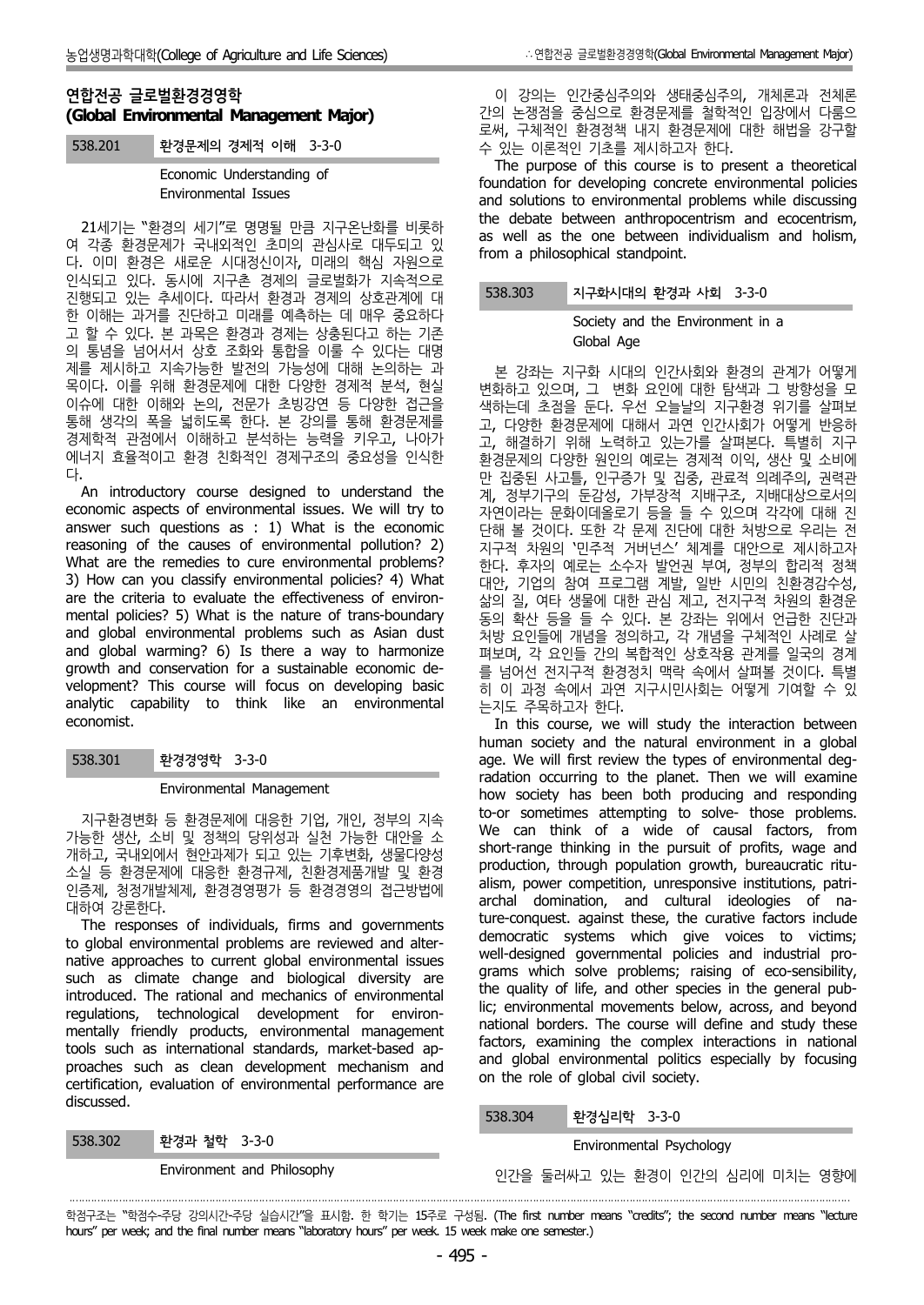대하여 심리학적인 이해를 기반으로 파악한다. 심리학의 기본적 인 이론과 연구방법에 대하여 배우고 그것을 토대로 인간과 환 경의 상호작용에 대하여 접근한다. 특히 소음, 고층, 고밀도와 같은 도시의 주거환경이 인간의 심리에 미치는 영향을 실제적 연구결과를 기반으로 배우고 자연 환경의 회복적 효과에 대한 심리학적 이론을 배운다. 강의를 토대로 학생들이 현재 우리 도 시의 환경 속에 인간의 건강한 심리를 위한 실제 환경의 개선

방안을 모색할 수 있도록 한다. This course is for understanding how the environment influences to human psychology. First of all, students will learn about basic psychological theories and methodology. After that, they will learn about human and environment interaction. Especially, this course will provide students to explore the influence of civil environ ment such as noise, high rise building, and crowding on human mental health. Also, restorative effect of green environment will be introduced. Student will be given the project so that they can explore how we could improve our real environment for better psychological well-being.

## 538.305 지구환경과 에너지문제 3-3-0

#### Global Environment and Energy Issues

본 강의는 다양한 지구환경문제와 에너지문제의 특성과 함께 이 두 문제 영역간의 연관성에 대해 살피는 것을 목적으로 한 다. 기후변화와 산성비, 성층권의 오존층 파괴, 유조선에 의한 해양 오염 등 다양한 지구 환경문제는 에너지의 생산과 유통, 소비와 연관되어 있기에 지구환경문제의 해결은 에너지문제의 해결과 맞닿아 있다. 에너지문제는 과학기술적 처치를 통해서만 이 아니라 에너지문제를 둘러싼 국가간 관계에 대한 정치경제 학적 이해와 현대 산업사회와 에너지의 상호연계에 대한 이해 를 통해 풀어갈 수 있다. 본 강의는 교수의 강의와 외부강사 초청 강연, 소 그룹별 주제 발표 등으로 구성된다. 수강생들은 본 강의를 통해 21세기에 새롭게 주목받고 있는 에너지문제에 대한 기본 지식을 습득하고 에너지와 환경의 상호연관성에 대 한 이해를 높일 수 있을 것이다.

This course aims to explore not only the nature of global environmental problems and energy issues but al so the interrelation of these two problematic fields. Since various global environmental problems such as climate change, acid rain, stratospheric ozone depletion, marine pollution from oil spill are related with production, trans portation, and consumption. ultimate solution of global environmental problems is connected with solution of en ergy issues. Energy-related problems can be solved through understanding of political economy of international relations concerning energy issues and relationship between modern industrial society and energy, not just through scientific and technological treatment. This course is composed of professor's lectures, special lectures of guest speakers, and students' group activities. Students are expected to acquire basic knowledge about energy issues which are newly drawing global attention and deeply understand the interrelationship between en ergy and the environment.

538.306 기업과 사회적 책임 3-3-0

·

Sustainable Business Management

본 강의는 지속(가능)경영(sustainable management)이라는 경영의 신 패러다임에 기반하여 기업의 윤리 경영, 사회책임 경

영, 환경 경영, 혁신 경영 및 창조 경영의 5가지 관련 주제에 대한 이론 연구 및 기업 사례를 고찰해보는 것을 목적으로 한 다.

강의는 이론 강의, 경영자 초청 특강 및 소 그룹별 주제 발 표 등으로 구성되며, 수강생들은 본 강의를 통해 미래 경영의 새로운 트렌드로 부상할 지속(가능)경영의 개념 및 중요성에 대 한 인식을 기반으로 향후 전략 경영 분야에 있어서의 새로운 연구 주제 및 미래 기업 경영의 변화 방향에 대한 보다 조망이 가능할 것이다.

지속(가능)경영은 기존의 전략 분야에서 많이 다루어지지 않 은 새로운 연구 주제이지만, 지속(가능)경영의 5가지 개별 구성 요소들에 대한 이론적 연구 및 실천 사례에 대한 이해를 바탕 으로 수강생들은 지금까지의 전략 연구의 흐름을 이해하고 향 후 관심 연구 주제를 찾는 데에 도움을 받을 수 있을 것이다.

또한 기업의 이해관계자의 변화에 따라 기업 목적이 다양해 지고, 기업 경영 환경 변화에 따라 기업들이 지속(가능)경영의 실천을 통해 경쟁력(competitiveness) 및 지속성 (sustainability)을 확보하는 과정을 고찰함으로써 기업 경영의 패러다임의 변천과정에 대한 구체적인 이해를 도모할 수 있을 것이다.

This course is aimed at examining various theoretical researches and business cases regarding five topics related to business strategies including business ethics, so cial responsibilities, environmental management, and in novation management, based on a new Business para digm, sustainable management. The course consists of lectures, guest speeches, and group activities in class. Although sustainable management is a new research subject, by taking this course, the participants can have more profound understanding of the established streams of the strategic management researches and, therefore, find a interesting subject for the future research. Moreover, the participants will be able to understand the concept of sustainable management and gain an insight into new research themes in strategic management as well as shifts in management practices. In addition, by studying how firms assure their competitiveness and sustainability through sustainable management as a re sponse to change in stakeholders, shifts in the main purpose of firm existence, and business environmental changes, the students taking the course will have a con crete comprehension about transit process of business management paradigm.

## 538.401 기후변화협약과 환경기술 3-3-0

## Role of Environmental Technology Development on Climate Change

본 강의에서는 진행되고 있는 지구온난화 및 기후변화협약의 대응책으로서 환경기술의 개발과 이의 적용이 가지는 기술적, 경영적, 환경적 특성과 영향을 분석하고 토의하여 보는 과목이 다. 특히 기후변화협약에서의 환경기술개발의 역할과 환경문제 와 경제-기술간의 관계를 현실적으로 분석하기 위한 주요 열쇠 인 환경가치측정법, 기술평가기법, 기술정책 그리고 환경경영이 론에 대하여 알아본다. 강의는 문제중심형학습(PBL) 및 협동학 습의 하이브리드 형태로 이루어지며, 실제 문제의 학습과 전문 가 특강을 통한 사례연구와 토론수업을 통하여 얻어진 결과를 과목의 최종결과물인 실습보고서 형태로 작성하는 프로젝트 형 식으로 수업을 진행하여 이론적 학습과 더불어 학습자의 현장

This course addresses joint problems of energy-environment- technology from the viewpoint of 

학점구조는 "학점수-주당 강의시간-주당 실습시간"을 표시함. 한 학기는 15주로 구성됨. (The first number means "credits"; the second number means "lecture hours" per week; and the final number means "laboratory hours" per week. 15 week make one semester.)